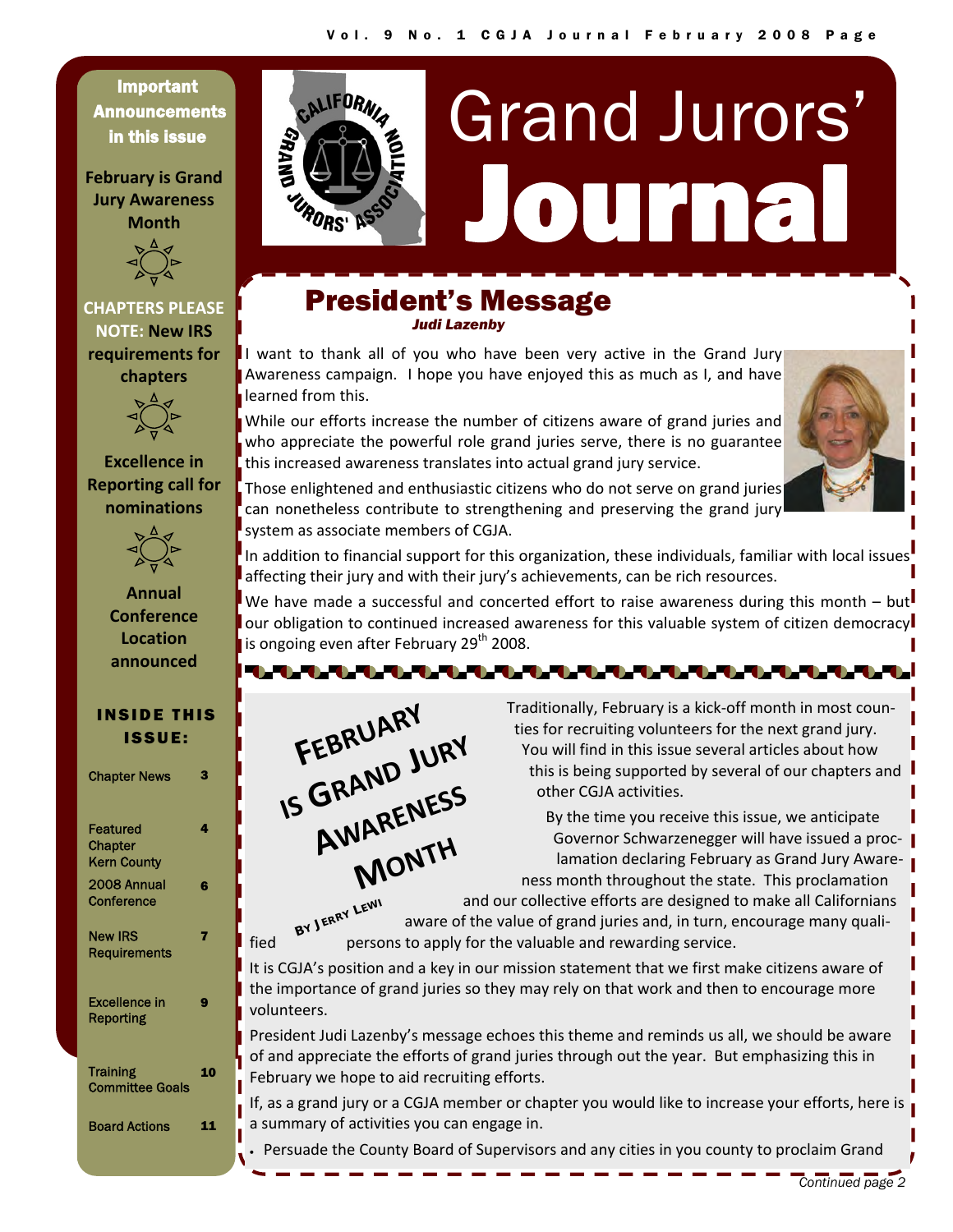# MEET DIRECTOR Catherine McKown

**Recently appointed 2008 Nominations & Election Committee Chair** 



A native **Californian** and Marin **County** resident

for over

forty years, she and her husband live in Mill Valley in a grove of beautiful redwood trees; they have two daughters.

Catherine served on two Marin County Grand Juries (2004-06) and was foreperson of the 05-06 jury. She is Vice President of the Marin Chapter of CGJA.

A recently retired special educator. A union activist/leader (local and state levels). Currently serves as a Personnel Commissioner and also on a panel that evaluates sexual harassment cases, statewide. Catherine has developed training programs and given presentations on a variety of subjects, locally and nationally.

A member of CGJA's Training Committee for two years. As a trainer on the subject of report writing, she looks forward to meeting and working with new jurors in other counties.

Interests: she enjoys learning, traveling, nature photography, writing/editing, taking on new challenges, and working collaboratively towards a common goal. Jury Awareness Month in the county. *Editor Continued from page 1* 

- Speak to the Board of Su‐ pervisors and City Council during public comments at their regular meeting to publicize this activity.
- Issue press releases on the value of grand jury efforts in your county to (a) make the public more aware of grand juries and (b) help interest citizens to volun‐ teer for this service. Incor‐ porate successful reports – perhaps we can help you find examples in your county.
- Visit any local civic organi‐ zation to make short pres‐ entations. We have avail‐ able several versions in Power Point that can be helpful. Create a speakers' bureau to carry this out.
	- Encourage people to visit their own county grand jury website as well as the CGJA website, www.cgja.org, to learn more about grand juries.

We look forward to hearing from anyone other efforts and ideas.

#### Correction to December's President's Message

In my last letter I inadvertently stated that *"California's grand jury system . . . by 1940 had been abolished in all but two states; Nevada and California."*

No other state has ever had a grand jury system exactly like California's, although Nevada's is similar in many respects. At present "every state uses the grand jury for at least some purpose, with many using grand juries both to bring criminal charges and to investigate civil and/or criminal matters.

Judi Lazenby

# Grand Jury Awareness Month in San Luis Obispo County

*By Sandra Parker* 



**For the 7th year, the San Luis Obispo Chap‐ ter is hosting Grand Jury Awareness Month in order to attract applicants for Grand Jury service. We contact all seven city councils, as well as the County Board of Supervisors in January, asking them to proclaim Febru‐**

**ary as Grand Jury Awareness Month at one of their February meetings. All have continually accepted and so announce to the public. At each council or board meeting, one of our members, as well as a representative from the current sit‐ ting Grand Jury, give a one minute public 'thank you' and acknowledgement of the purpose of the Grand Jury, and invite citizens to participate in the process. We usually have some applications and a brief outline of the duties of a Grand Juror to hand out at the meetings. We have several versions of a 'Proclamation' for the cities' use, and they gen‐ erally copy it word for word and use it every year, save for the date change. Along with the acceptance of the procla‐ mation, we contact the press and get some PR from them to help kick off the recruitment advertising issued by the Supe‐ rior Court during this same time period. Contact Sandra Parker for more information (805)438‐3737 or fly‐ cow4@peoplepc.com** 

#### Grand Jury Achievements *By Jerry Lewi*

Members, Chapters, Independent Associations, Grand Ju‐ ries and anyone interested in the grand jury system are reminded that we are seeking as many examples as possi‐ ble of grand jury achievements for our database. A grand jury achievement is defined as a grand jury report recom‐ mendation that resulted in an agency concurrence and an actual implementation. More details may be found on our website cgja.org then clicking on the tab marked **Grand Jury Achievements**.

To assist anyone with a candidate report, an example of a case meeting these criteria can be found on page 10.

#### Letters to the Editor

**Subject:** Geiss Article in Grand Jurors Journal

Thank you for sharing the important information gleaned from the AG's office on personnel records, however, please correct the following misstatement in Bob Geiss's article in the December 2007 issue.

The articles states: "In an important opinion dated October 4th, 2007, the State..."

The AG did not issue an opinion but issued advice. This is an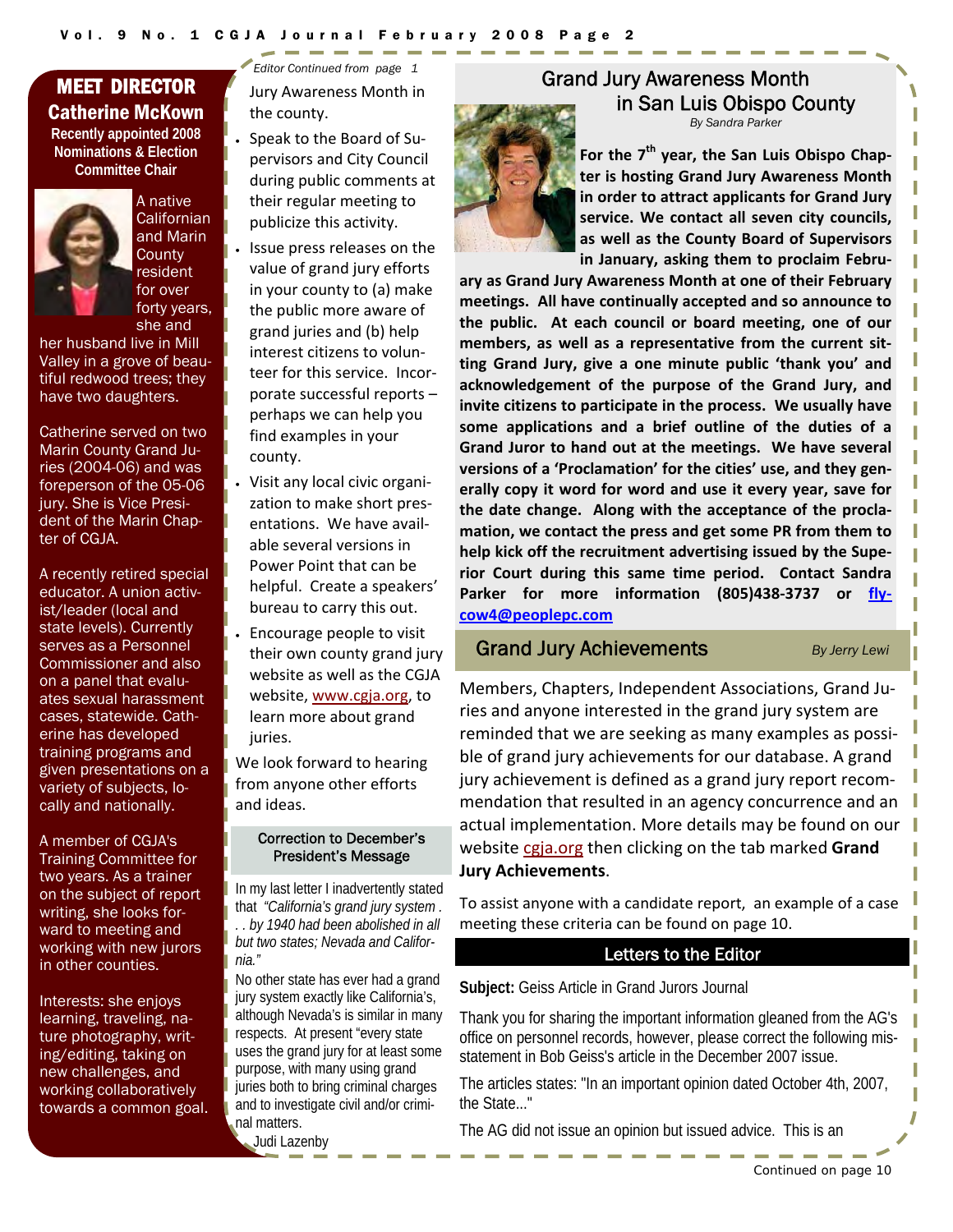# CGJA Chapter News

# **Humboldt Chapter**

*By Keath North, President* 



I was installed on Januarv 9<sup>th</sup> as the President of our Chapter of the CGJA. It's going to be an exciting year for us. We have three major goals

for the coming year:

 1. Develop a "quick response" speaker group to recruit for the Grand Jury at the petit jury assemblies. This requires being ready to go to the courthouse on a moments notice. So far, we have had two opportunities to speak to those groups and the reception has been very encouraging.

 2. Develop and produce a promotional DVD for recruitment purposes.

 3. Develop an "immediate" training curriculum for incoming jurors.

 The Humboldt County Board of Supervisors has agreed to proclaim February as Grand Jury Awareness Month at our prompting. We're going to have a productive and FUN year.

# San Mateo County Chapter

*Ed: the following is reprinted from the San Mateo Chapter Newsletter, The Clarion, with the Chapter's per‐ mission*

# **San Mateo Chapter Outgoing President's Letter**

‐By George Habeeb

Our Association faces new chal‐ lenges, in 2008, and we're ready for them. We've positioned ourselves with new leaders on the SMCAGJ Board who are prepared to act dy‐

#### namically next year.

First of all, we will strengthen our partnership role with the California Grand Juror's Association (CGJA) by building a solid path of communica‐ tion for the sole purpose of working jointly for the good of the California System. This guiding principle will bring together the talents and ex‐ perience of both organizations to accomplish the planned goals and objectives in a more harmonious way for those impending projects in 2008.

Once we have established that posi‐ tion, we will doggedly work on our local issues to serve San Mateo County citizenry with all the enthu‐ siasm we can muster, with vital in‐ formation about the grand jury sys‐ tem by employing educational tech‐ niques on our website www.co.sanmateo.ca.us/smcagi .

In addition, it will be our intent to continue to expose our organization to the San Mateo populous more aggressively in the year 2008. We will use the media as a platform to tell them what we do, when we will be doing things, and what we've accomplished for our County. Our website will be our main publication media, more appropriately, our in‐ formation center.

Another outreach approach will be to use our *Clarion* Newsletter, pub‐ lished semi‐annually, and designed to publish monthly activities carried out by our Association.

I feel very good about the new 2008 team we put together and confi‐ dent in their abilities and dedication to continue our success as an Association for the good of San Mateo County.

I wish all the success to the new President and his 2008 Team.

**Incoming President's Letter**  ‐By Mike Miller

What can I say but **AMEN**!

# **San Luis Obispo Chapter**  *By Jim Ragan, President*

In 2007, applications for 2007‐08 grand jury service were sparse despite many and varied promo‐ tional and educational efforts by the court and the CGJA chapter in San Luis Obispo County. We ulti‐ mately got our grand jurors and alternates, but just barely.

Then Deputy Jury Commissioner Cathi Vest, a strong supporter of the grand jury, came up with a new approach to increase appli‐ cations. The San Luis Obispo County jury pool is over 100,000. Cathi reasoned that since grand jury service would be in lieu of regular jury service, some citizens might want to consider applying. In June 2007, she started insert‐ ing notices about grand jury ser‐ vice in the 5,000 jury summons that the court mails each month.

To date, inquiries and requests for applications have been less than 50, but even this low num‐ ber gives us hope of significantly increasing the number of yearly applications in addition to our other publicity efforts. And, since we are piggybacking on the court's postage, the cost (paid by the court) is minimal.

The grand jury system needs more Cathi Vests.

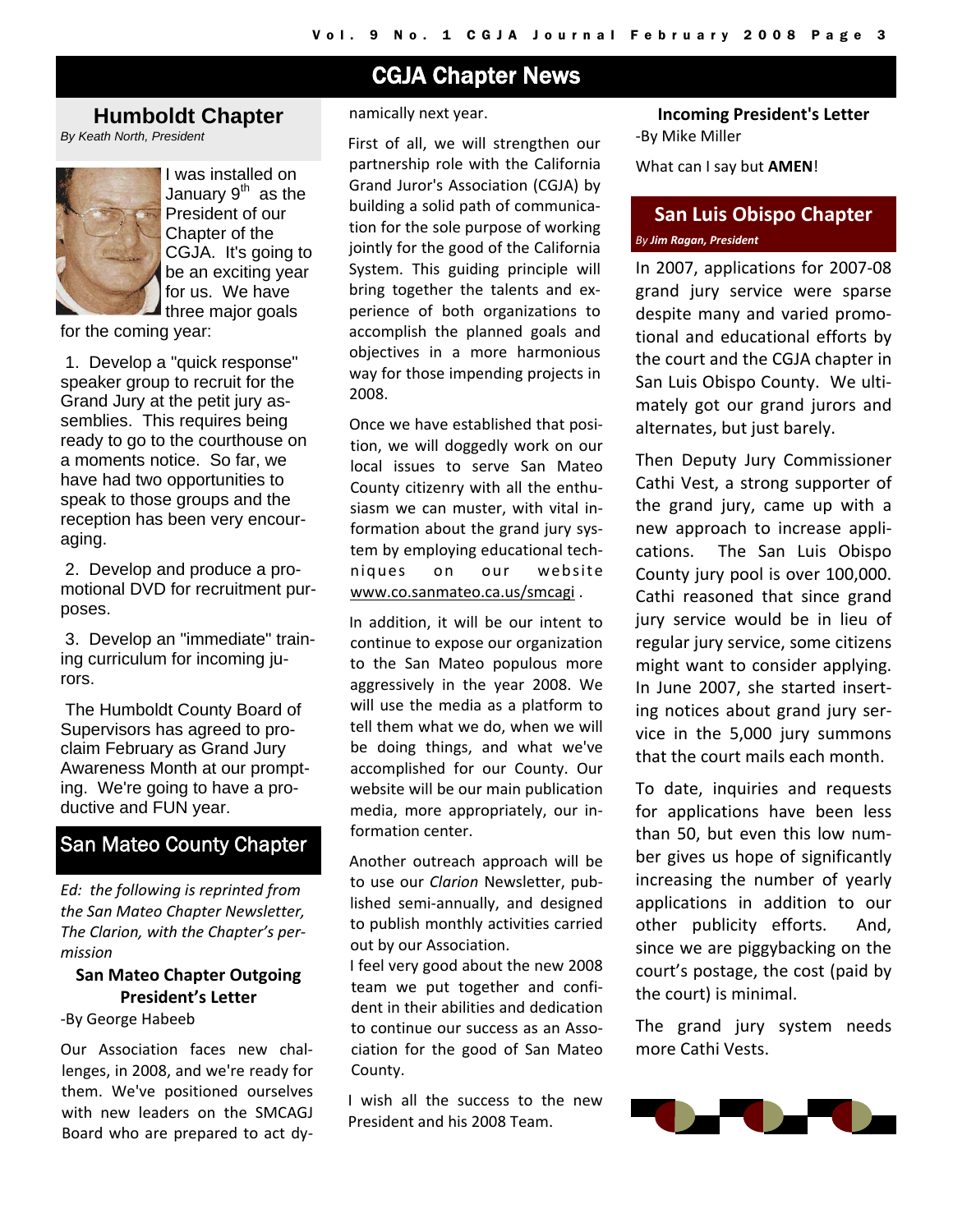# **CGJA Chapter News**

**Continued from page 3** 

# **Marin County Chapter <b>Kern County Chapter** *By Betty Matea*

The Marin Chapter of CGJA is em‐ barking on a new (to us) method of attainment of jurors for the 2008‐ 2009 year. The Presiding Judge has asked for our help in the orientation

of potential jurors by a pre‐ orientation/ interview system. We have enlisted the help of 24 for‐ mer jurors to assist in interviewing/



orienting applicants. We will have two persons interview each appli‐ cant and upon completion, our notes on those interactions will be forwarded to the Presiding Judge. It is hoped that this method will give potential jurors sufficient infor‐ mation to make a reasoned accep‐ tance of this assignment and that there will be fewer resignations from the jury during their year. We plan to do a thorough evaluation of our new method, including an exit interview of any persons who resign from the jury after having been sworn and seated on the 2008‐ 2009 Grand Jury. That should give us the final piece of information needed to evaluate the success of our method. We will submit a report of our activity to *The Grand Jurors' Journal* at a later date.

We have also participated in a grand jury recruitment effort on the *Sounding Board* program on local public access television. The discus‐ sion was moderated by host Madali‐ enne Peters. Ken Howard, pro tem of the current 2007‐08 Marin County Grand Jury (he also served

# **CHAPTERS OF THE CALIFORNIA GRAND JURORS' ASSOCIATION**

*Ed. Note: Here is another in our series of featured CGJA Chapters, this month's choice being Kern County. The answers below were submitted by Trudy Slater on behalf of Chapter President Leone Harrison.*

- *Q. How did your association come into existence, and in particular what made you decide to apply for chapter status?*
- **A.** The Kern County Grand Jurors' Association has been in existence since the early 1970s. It was quite a loose knit organization in the beginning, with meetings moving from place to place and member attendance somewhat sporadic. As leadership changed and time passed, members began to feel that a closer relationship with the State organization which was formed in the 1980s would provide a more structured chapter organization. Additionally, it would help the local chapter expand its own efforts as well as take advantage of the opportunities provided by the State association. These included but were not limited to the very important education and training aspects. Belonging to the State Association has, in turn, validated the local chapter's activities. The affiliation of the chapter with the State association strengthens both through the sharing of information and activities.

#### *Q. What is your Chapters current membership?*

**A.** We are proud to announce we have 45 Kern County members, 27 of whom are also CGJA

members. We are quite pleased with this and have several active members as well as others who participate on an intermittent basis. Our active members keep busy with a number of projects ranging from training to making oral presentations to interested community groups. We are always glad to see new members join the chapter and become involved in its activities.

- *Q. We are very pleased your chapter will be hosting next year's annual conference. What are some of your other projects, both current and future?*
- **A**. Our members were very happy to know the Kern County chapter had been chosen to host the 2008 annual conference. We already have plans afoot to make it interesting, informative, and fun. The dates and location of the conference will hopefully be able to accommodate many of the schedules of CGJA members who may not have been able to attend in the past due to time or travel limitations*. (Ed: See announcement on page 6).*

The conference, of course, is the big push for this year. But, as you are aware, we have been active in attempting to encourage/ organize/create a statewide annual Grand Jury Awareness day or week to enhance recruitment efforts and inform the community on what the Grand Jury system is all about. It is also an attempt to show community members how they can become a member of the Grand Jury. Many people who have not participated really do not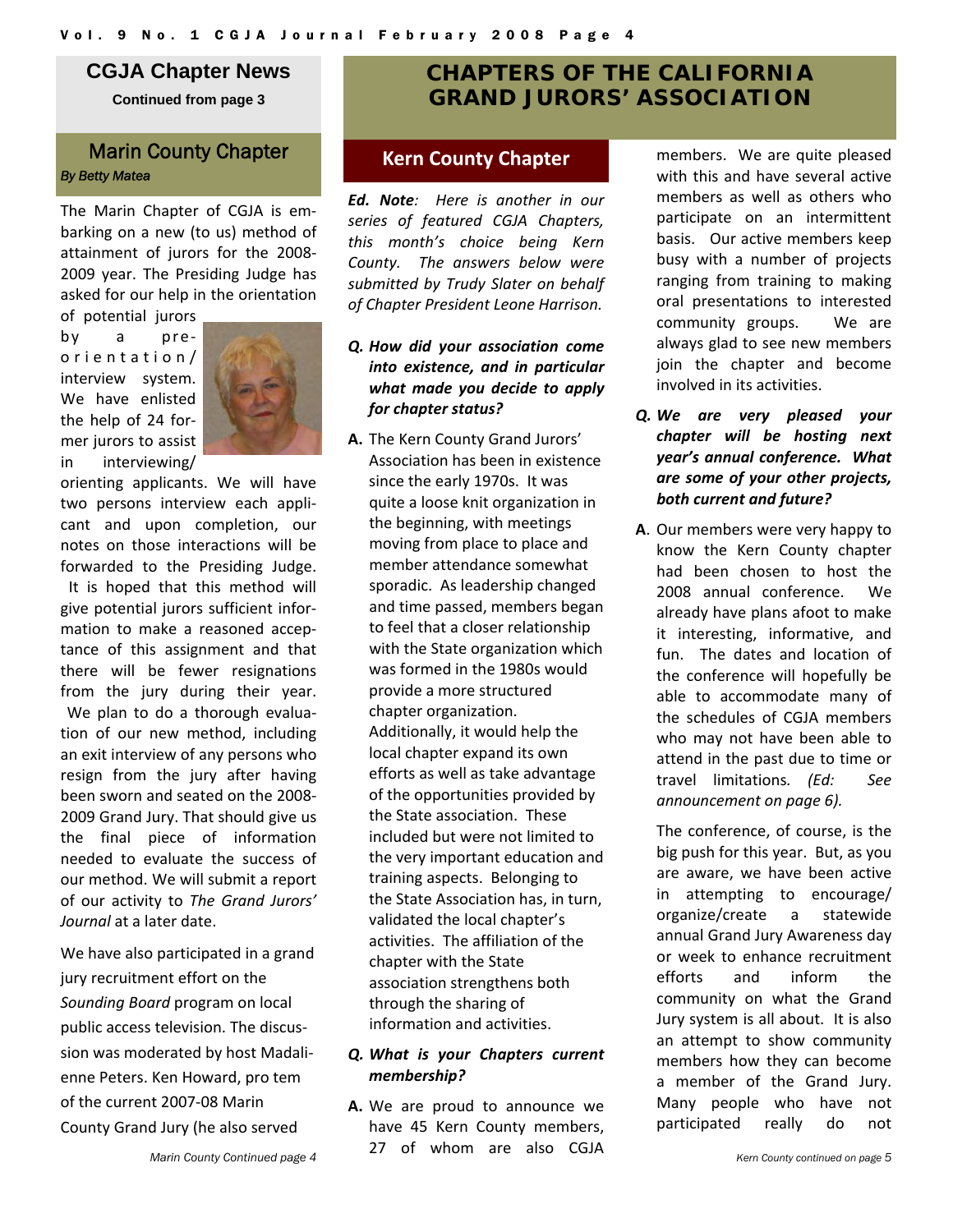understand that serving on a Grand Jury is quite different from serving as a regular (petite) jury for a short time period.

Kern County has for several years had its own Grand Jury Awareness. This year will be no different with a press conference on February 21. Local media, government and court officials, former Grand jurors, youth organizations, community members, and others will gather to recognize the importance of the Grand Jury system in Kern County which will be highlighted with a County proclamation for "Grand Jury Awareness."

Our annual training efforts will continue this year as we participate in "pre-training" training (orientation) which gives prospective Grand Jurors a real‐ life idea of the commitment needed to be a Grand Juror and some of the issues they may encounter. This can include such simple things as needing to work well with other Grand Jury members and realizing that the panel operates as a group, not as individual members. Later, we also will be providing local Grand Jury training for the jurors selected for the upcoming year. Several chapter members participate in these training sessions which keeps them up to date on current issues and provides incoming jury members with perspectives of former grand jurors who have "been there, done that."

As the Court system is extremely busy, the chapter (with the existing Jury Foreperson) has approached the presiding judge regarding the possibility of chapter members taking over the initial screening of prospective Grand Jurors. This is another example of how local chapters can expedite the process of Grand Jury selection. Our chapter is awaiting an opportunity to further discuss the proposal with the presiding judge.

Of course, we cannot forget the active duties taking place during Board meetings. Additionally, at our six annual general membership meetings we host community members who speak on issues of local interest. For instance, the January general membership meeting hosted Dennis L. Thompson, Fire Chief and Director of Emergency Services, Kern County Fire Department. Chief Thompson gave an interesting and informative presentation on the Isabella Dams and their impacts upon the Kern County community.

Other projects we are either currently working on or have "in the works" include developing a Kern County Chapter website and providing volunteers and committee members for state association efforts as well as the local chapter. What with the activities of the annual conference and our other projects we should have a very active and productive year!

- *Q. Can you point to some recent Grand Jury reports in your county that would meet the standard of an effective grand jury achievement?*
- **A.** Several Kern County Grand Jury's reports have been identified as excellent examples of what can be done to increase the County's effectiveness or efficiency. First and foremost is 2007's CGJA Excellence in Reporting winning report on mandatory recycling. Additionally, due in large part to

Grand Jury final reports, the dangers of steroid use are now being taught in local high schools, and the County has one of the most updated law libraries in the state, a separate, secure, and health hazard free property room, and a fully qualified emergency medical services director.

# *Q. Do you have any recommendations of how to enhance association‐chapter relations?*

A. Enhancing association‐chapter relations essentially comes down to sharing of thoughts and ideas about what is important to both. Attending meetings, conferences, and training sessions all open the lines of communication which allow the state and local chapters to understand what is important to both and why. Sharing what you are doing with others and learning what others are doing keeps everyone current and avoids the pitfall of "recreating the wheel." Having participants see the "big picture" benefits the State association, the local chapter, and the Grand Jury system as a whole as members stay informed and interested.



*Marin County Continued from page 4* 

ton the 2006‐07 jury), and Catherine McKown, (2‐term juror, 2004‐2006 and foreperson of 05‐06 jury), were he guests. Howard and McKown gave an overview of the grand jury process and encouraged Marin resi‐ dents to apply. The 30‐minute show was sponsored by the Soroptimists International of Novato and will be repeated many times throughout February, up until the application deadline of March 17.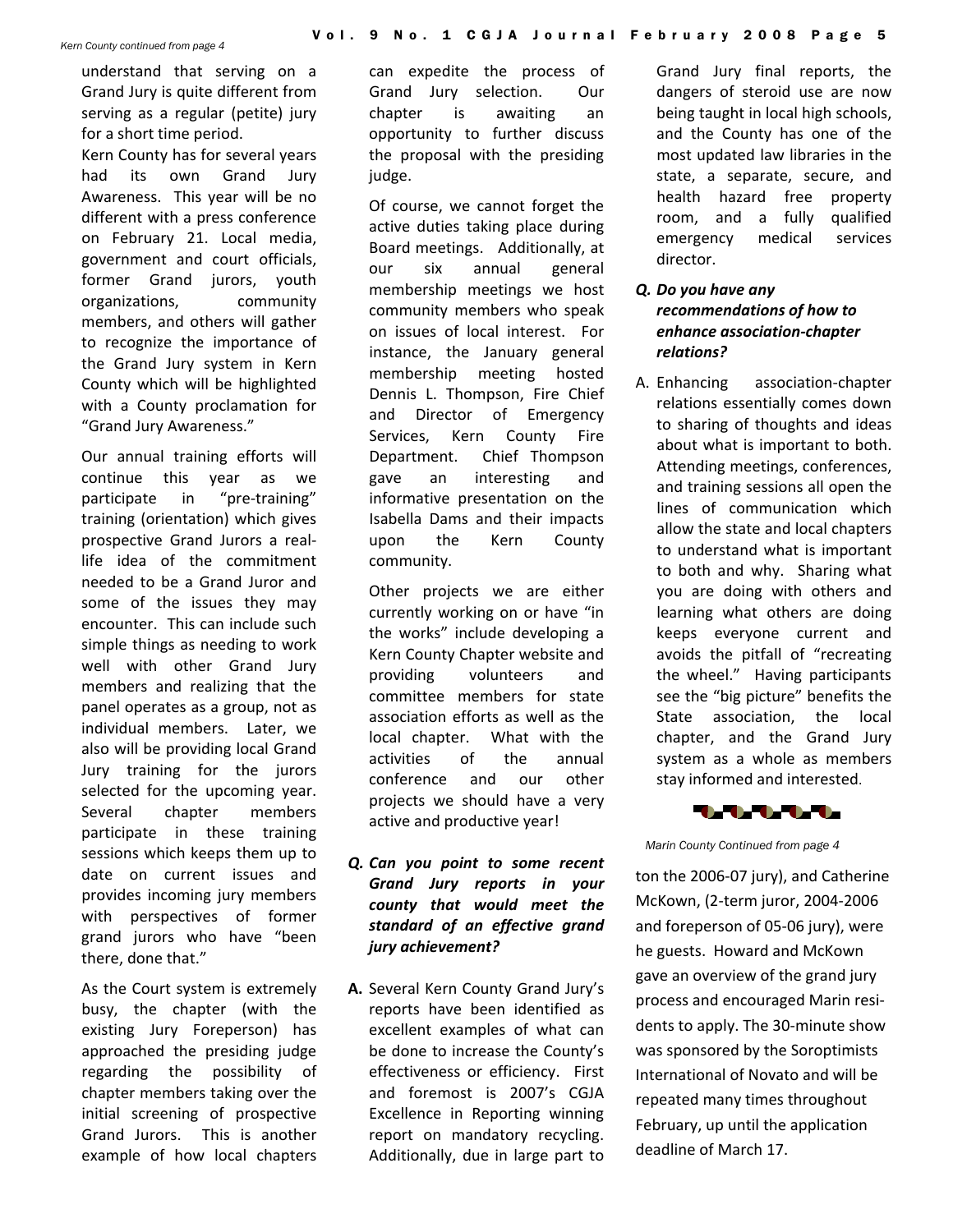# 2008 CGJA ANNUAL CONFERENCE OCTOBER 23 & 24, 2008

HOLIDAY INN SELECT BAKERSFIELD, CALIFORNIA

# Announcing the 2008 27th CGJA Annual Conference Thursday October 23 & Friday October 24 (Saturday October 25 Retreat for Directors)

# at the HOLIDAY INN SELECT "In the Heart of Downtown Bakersfield"

# Hosted by the Kern County Chapter of the California Grand Jurors' Association

Hotel Highlights

- CGJA room rates good from Oct. 21-Oct. 26, only \$89.00 per night
- Easily accessible from Highway 99
- Minutes from airport with free hotel shuttle service
- One block from Amtrak railroad/bus depot
- Two blocks from County Offices and Court House
- Two blocks from Ice Skating and Swimming facilities
- Next to the Rabobank Theater
- Free full service corporate business center, complete with computers, fax machines, copier, work stations and high speed internet access
- All rooms include free high-speed internet access, voice mail, data ports, hairdryers, coffeemakers, cable television, irons and ironing boards.
- Indoor-outdoor environment of the Lobby Lounge is the ideal place to unwind with friends and your favorite beverage
- Other amenities include a fitness center, a beautiful outdoor pool, a spacious sun deck, and an on-site dry sauna, spa and wireless internet access throughout the main floor.

Mark your calendar and plan to attend!

Watch for more information in your forthcoming *Grand Jurors' Journals* regarding Meeting Schedule, Speakers, Panels and Panelists, and Registration Forms If you have any questions or suggestions please contact: Tony Noce By Mail: 2808 Houchin Rd., Bakersfield, CA 93304-5629 By Phone: (661) 835-7591, By Email: anthonyskids@yahoo.com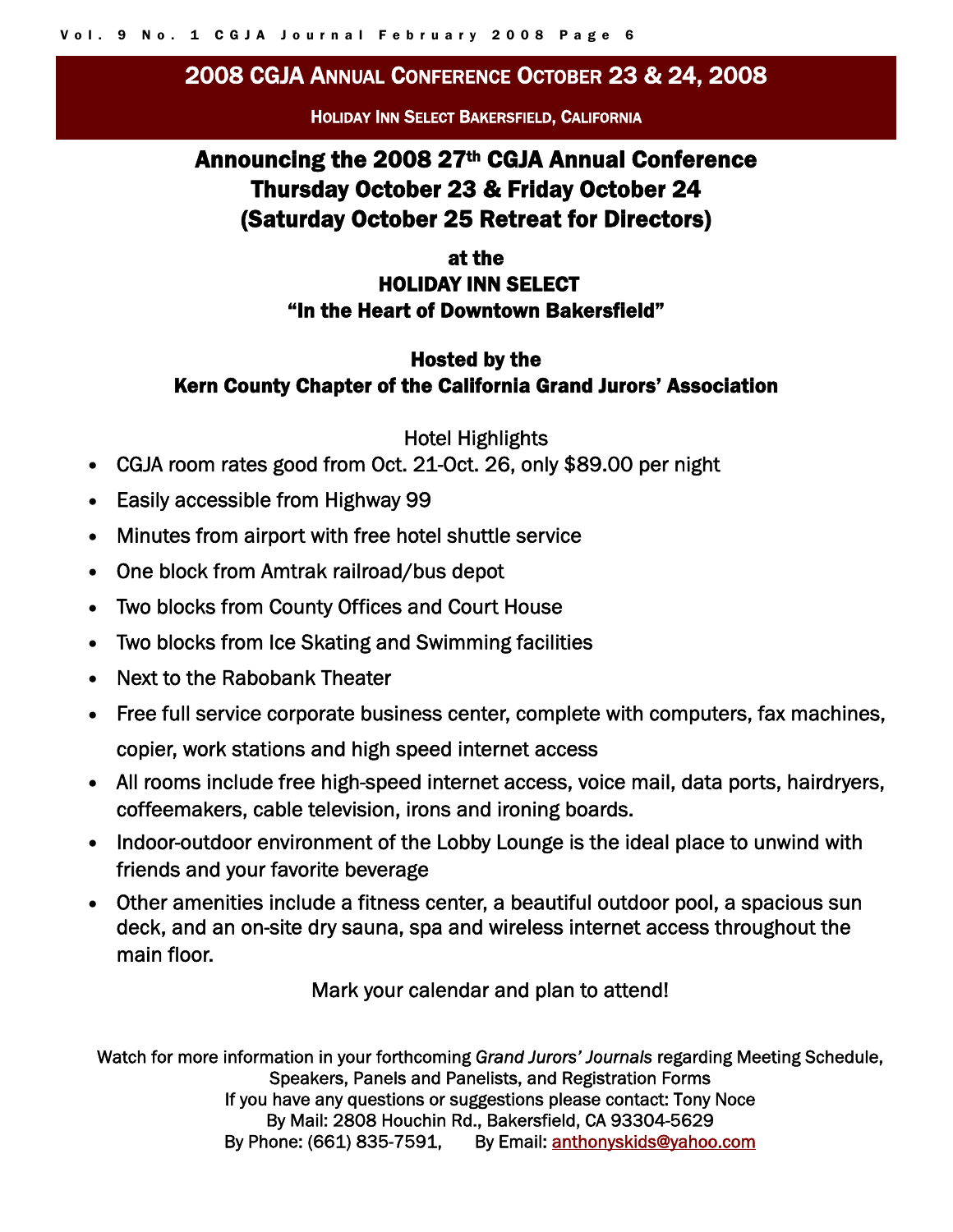New IRS Requirements for CGJA Chapters and 501(c)(3) **Organizations** 

*By Ivor Thomas, Treasurer*

In 2006, Congress passed the Pension Protection Act which significantly restructured requirements for charitable organizations that will be phased in between 2007 and 2008. In 2009, organizations with gross receipts of \$25,000 or more will file a brand new

form 990 for 2008. On or before May 15, 2008, all CGJA chapters must file, as must all 501



(c)(3) groups that have gross receipts less than \$25,000, the new electronic only form 990N. The IRS maintains rules and guidelines for the new requirements on their website at www.irs.gov/eo/ .

Going forward, failure for a 501 (c)(3) organization to file the form 990, 990EZ, or 990N for three consecutive years will be automatic grounds for revocation of a 501(c)(3) status. On May 15th of the third year, an organization with that status that has not filed in the two previous years is not entitled to an extension of time to file—failure

to have filed by that date will require filing for reinstatement as an exempt organization. In the case of CGJA chapters, CGJA will receive a letter from the IRS that a chapter has failed to file with instructions to remove the chapter from our group exemption number.

There are several other reasons a chapter or other non-profits can lose its exempt status: Political activity endorsed by such a group has many regulations and tests to determine if that activity is a tax deductible public benefit, but endorsement of a political candidate or party is expressly forbidden. Officers and directors especially should not wear political shirts or buttons to meetings nor should there be any signage on the property endorsing a political candidate or party. When a legislative change is proposed that coincides with the mission of the non-profit, the organizations must proceed carefully to stay within expenditure tests established by the IRS to ensure the public benefit status of the organization does not morph into a political action type of organization. If a member or Director of an organization speaks publicly for the organization without the authority of the organization, appropriate steps should be taken immediately to retract/ clarify the actions of that individual.

Inurnment (transfer of funds to the benefit of a director or committee member) can be immediate grounds for revocation of 501(c)(3) status. The IRS advises every 501(c)(3) to have a conflict of interest policy, to segregate financial duties, require second signatures on large checks, track inventory, and to conduct internal audits.

The other three problem areas are failure to report UBI (unrelated business income), failure to comply with regulations related to reporting of gaming (any game of chance), and failure to record and pay backup withholdings for contracts with individuals that do not have a corporate EIN recorded and signed on a W9. The information provided here is intended to provide awareness of the legislative changes, not to provide definitive guidance. For additional guidance, you may refer to www.stayexempt.org or contact the EO division of the IRS at (877)829-5500.

# Public Relations Committee Report

*By Jerry Lewi, Chair* cgjaprguy@roadrunner.com



We welcome Tony Noce (Kern) to our committee. This will provide us with an excellent connection to this year's Annual Conference, as Tony

*Committee Reports Continued on page 9*  is the chair. Bill Rose (San Diego) has resigned since his other commit‐ ments do not allow him to partici‐ pate to the extent he would like.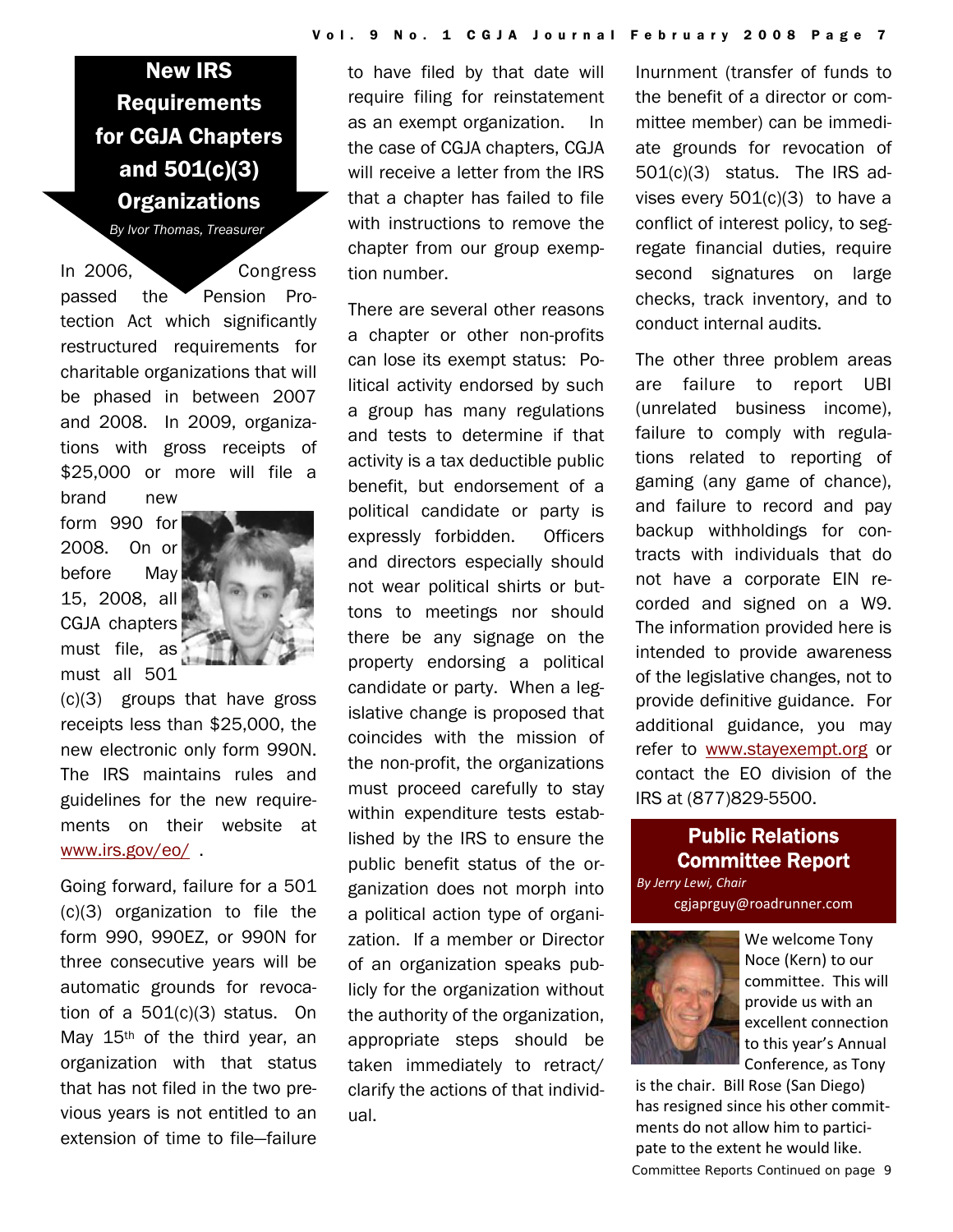# Excellence in Reporting

#### *By Orley Ryals*

Recognition for a "job well done" is good business. The **Excellence in Reporting**  program of the **California Grand Jurors' Association** does just that - recognizing quality in the categories of Grand Jury and News Media. At the annual conference exceptional work in these categories is announced and recognized. Now is the time to submit nominations for outstanding accomplishments to the **Excellence in Reporting Subcommittee.**

The **Grand Jury Award** is presented to a current or past Grand Jury and is judged according to citizen impact, duration of the problem, difficulty of investigation, quality of the written report, public and media support gained, and actual change implemented.

The **News Media Award** is presented to the print or electronic media and is judged on either of two elements: an increased public awareness of the grand jury institution or an increased awareness in the community of a grand jury investigation so that the community benefited in the investigation. Submissions may be independent of grand jury participation or in conjunction with specific grand jury investigative reports.

**Action.** It is recognized grand juries are approaching their peak workload in report preparations. Each grand jury and former grand juror, however, are encouraged to identify and submit the best of their county's grand jury investigative work and news media articles for consideration by the **Excellence in Reporting Subcommittee.** The application form, **California Grand Jurors' Association Annual Excellence in Reporting Awards Nomination Form**, is posted on the CGJA website and in this **Journal.** 

#### **Criteria:**

- Nomination input letter
- Citizen impact severity and number of citizens affected
- Duration of problem recent, 2-4 years, greater than 4 years
- Difficulty of investigation few or many agencies
- Bureaucracy interference denials. subpoenas, etc.
- Written report
	- Documented **Succinct Complete** Readable

Substantiated findings and recommendations

- Public support gained
- Media support gained
- Success verified

#### **Submission:**

- 1. Submit all applications in four copies
- 2. With a nomination letter stating the achievement,
- 3. With appropriate documentation and
- final report or media reports,
- 4. With name, address, county and phone number of contact person,
- 5. Not later than July 15, 2008, to:

**Orley G. Ryals EIR Subcommittee Chair, 24220 South Fork Road, Twain Harte, CA 95383. Phone: (209) 586-3497 Email: ogryals@mlode.com**

|  | <b>Excellence in Reporting Award Application</b> |  |
|--|--------------------------------------------------|--|
|  |                                                  |  |

California Grand Jurors' Association Excellence in Reporting Award Success Story Recognition 2008 Nomination Form

|                                                  | Submitted for: Grand Jury EIR _____ News Media EIR |  |
|--------------------------------------------------|----------------------------------------------------|--|
|                                                  |                                                    |  |
|                                                  |                                                    |  |
|                                                  |                                                    |  |
|                                                  |                                                    |  |
|                                                  |                                                    |  |
| <u> Tanzania (h. 1888).</u><br><b>Telephone:</b> | Email: <b>Email:</b>                               |  |

For grand jury award, attach to this form four copies of:

- •A nomination letter introducing the investigative report.
- •The investigative report.
- •Documentation indicating public and media support gained.
- •Documentation verifying success of the investigation.

#### For news media award, attach to this form four copies of:

- •A nomination letter explaining news media actions.
- •Published reports supporting the nomination.

Submit application no later than July 15, 2008 to:

Orley G. Ryals 24220 South Fork Road Twain Harte, CA 95383 Tel: 209.586.3497 Email: ogryals@mlode.com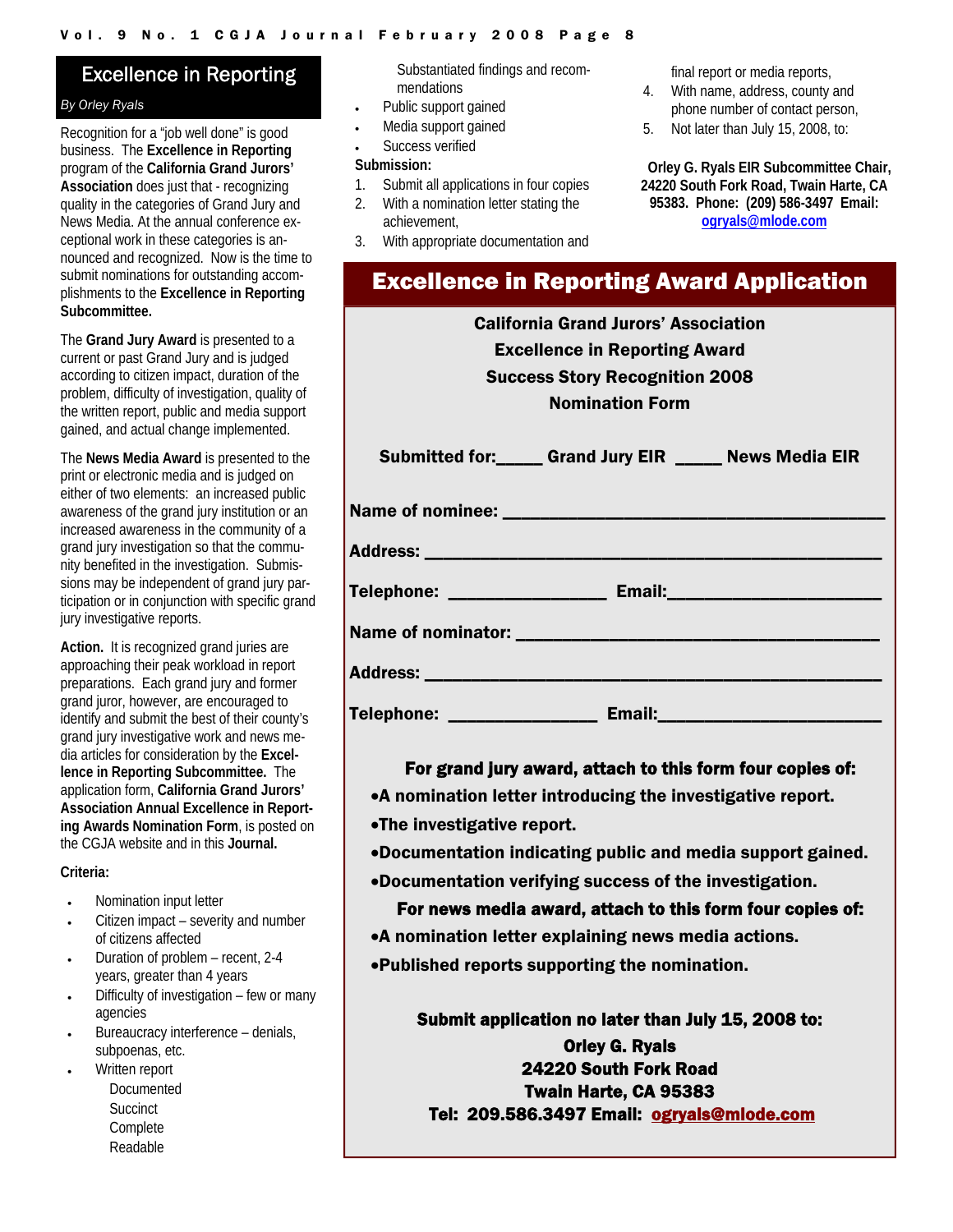#### *Continued from page 7*

We thank Bill for his service and hope he may find a way to rejoin us in the future.

Our committee continues to work on its major goals that include (1) producing a generic video promot‐ ing the California Grand Jury system for distribution via websites and DVDs and (2) finding ways for state‐ wide outreach for the same purpose but by any other means available. We also believe that documenting grand jury achievements that have been reported previously and else‐ where in this issue, we are achieving a part of that goal. Assisting Osher Lifelong Learning Institutes through‐ out the state in creating courses about grand juries will also help.

With respect to videos, I remind you of some excellent examples avail‐ able on the Internet. Sacramento, San Francisco and Orange County Grand Juries each have a video avail‐ able on their websites. While specific to their county, there is enough general information about grand juries to make them of interest to anyone. If you know of any other videos on any county or grand jury website, please let me know.

Please submit any comments and ideas to assist us with these goals.

Training Committee *By Lew Avera Committee Chair* 

#### **TRAINING COMMITTEE 2008 GOALS**

The Training Committee is off to a strong start in 2008. On Janu‐ ary 9th and  $10^{th}$ , the Training Committee completed a training program for the Monterey County Grand Jury. Given that Monterey is the only county in the State that empanels its jury in January, it has been unable to

participate in CGJA's regular regional training seminars provided in July and early August each year.

This is just one more example of the Training Committee's continuing efforts to provide professional, current, and consistent training pro‐ grams for county grand juries in the most timely, yet cost‐effective manner. Other examples of this committee's goal oriented efforts to deliver its professional training programs tailored to specific audiences in 2008 are

- Offering an additional Forepersons' Workshop to the regular Semi‐ nar held in Redding for the northern region;
- Adding an additional one-day Report Writing Workshop for the Southern California counties;
- Develop a new brochure to advertise our five 2008 Regional Train‐ ing Seminars, our three Forepersons' Workshops; and our two Re‐ port Writing Workshops;
- Refining methods of delivering programs targeting specific issues as well as expectations of audiences by determining these through brief assessments at the beginning of each training session.



# Legal Affairs Committee Report **By Kathy Wylie Committee Chair**

Goals of the Legal Affairs committee for this new year include updating the CGJA Legal Compendium and adding a 'most‐asked' question sec‐ tion for the CGJA website.



# Grand Juries in the News

Humboldt County Grand Jury on a recent tour of local PGE plant *Photograph submitted by Irene* Stidston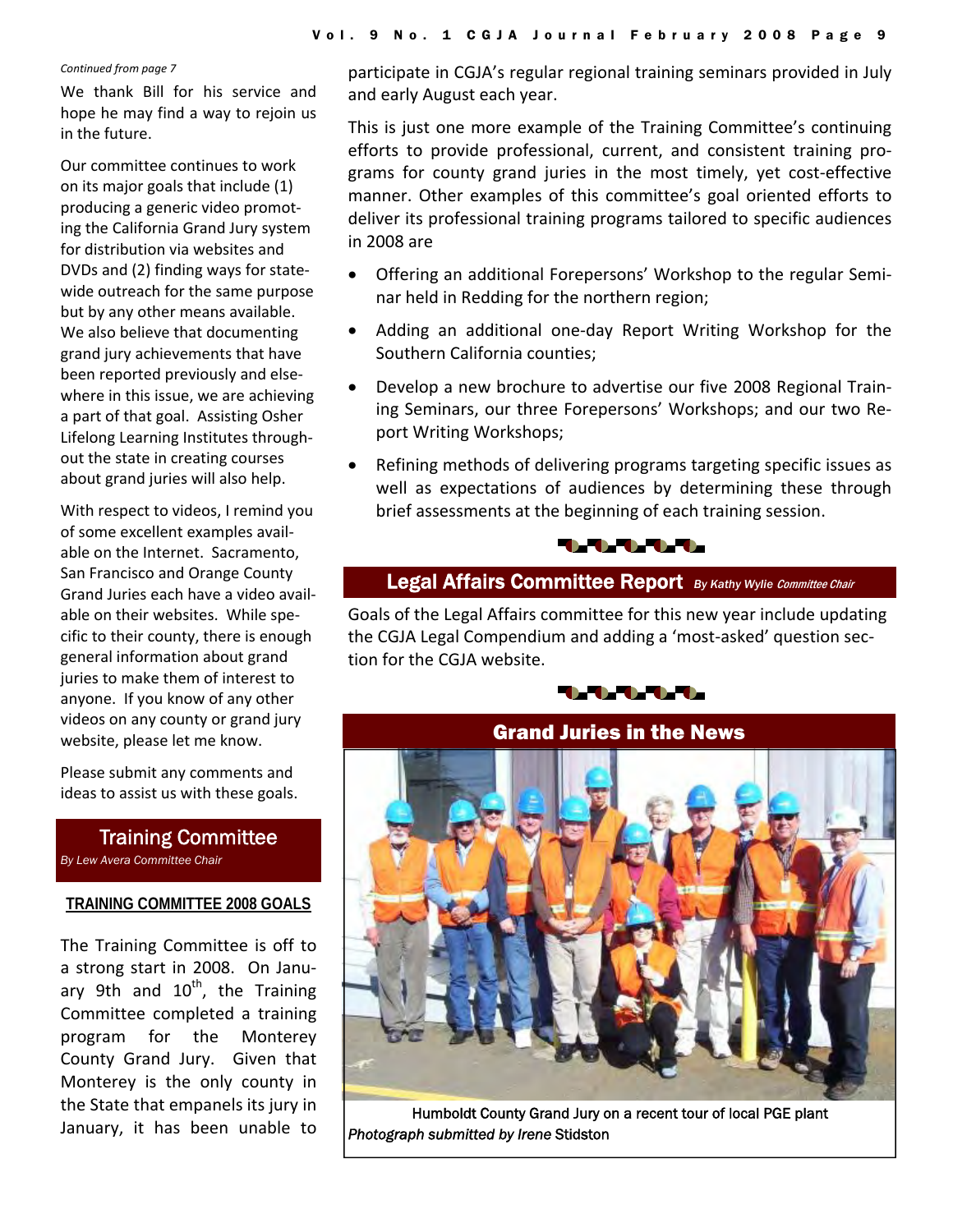#### Summary of Board Actions *By Joann Landi*

#### **Summary of December 18, 2007 Board action**

Ratified appointment of Audrey Lynberg as Parliamentarian.

Ratified Membership Relations Commit‐ tee decisions re chapter, affiliate, and non‐profit dues that vacates chapter fees.

Approved change to Bylaws Article 6, Section 5 – Terms of Office to permit Directors to serve up to five consecutive terms as an officer

Approved 2008 budget.

Approved change to Policy & Procedure Section 3.001 re subcommittee mem‐ bership to require subcommittee mem‐ bers to be members of the parent standing committee.

#### **Summary of January 22, 2008 Board action**

Approved amending bylaw Article 5(c) to reflect change in vote tally procedure based on 2007 results

Approved changing name of Nomina‐ tions Committee to Nominations‐ Election Committee

Ratified appointees to Nominations‐ Elections committee

Approved Annual Conference commit‐ tee members and Annual Conference budget

Updated CGJA Quick Guide for Calendar Year

Approved one month extension to Ad Hoc Publications Committee re recom‐ mendations to the Board of Directors

# **HELP WANTED**

**Don't just be a member of CGJA, become a participating member. All committees will welcome your involvement as new people and their ideas is what will keep our organization moving ahead in both educating the public and training grand jurors.** 

#### Continued from page 2

#### Grand Jury Achievements example of a case meeting criteria : **Grand Jury Achievement**

|           |  | Date of Apr 01, County Nevada | Title of   Franchise Operations, Nevada County |
|-----------|--|-------------------------------|------------------------------------------------|
| Report 05 |  |                               | Report   General Code                          |

| Key Recommendations                                                                                                                                                                                                                             | Agency(s)               | Responses                                                                                                                                                                                                                                                                                                                                                                                                                                                                                                                                                                                                                                                                                                                                                                                                                                                                                                                                                                                                                                                                                                                                                                                                                                                                                                                                                                                                                                                                                                                                                                                                                                                          | Date of     | Date of              |
|-------------------------------------------------------------------------------------------------------------------------------------------------------------------------------------------------------------------------------------------------|-------------------------|--------------------------------------------------------------------------------------------------------------------------------------------------------------------------------------------------------------------------------------------------------------------------------------------------------------------------------------------------------------------------------------------------------------------------------------------------------------------------------------------------------------------------------------------------------------------------------------------------------------------------------------------------------------------------------------------------------------------------------------------------------------------------------------------------------------------------------------------------------------------------------------------------------------------------------------------------------------------------------------------------------------------------------------------------------------------------------------------------------------------------------------------------------------------------------------------------------------------------------------------------------------------------------------------------------------------------------------------------------------------------------------------------------------------------------------------------------------------------------------------------------------------------------------------------------------------------------------------------------------------------------------------------------------------|-------------|----------------------|
|                                                                                                                                                                                                                                                 |                         |                                                                                                                                                                                                                                                                                                                                                                                                                                                                                                                                                                                                                                                                                                                                                                                                                                                                                                                                                                                                                                                                                                                                                                                                                                                                                                                                                                                                                                                                                                                                                                                                                                                                    | Response    | Implementation       |
| 1. The Grand Jury urges the<br>Board of Supervisors to instruct<br>the County Executive Officer,<br>County Counsel, and the<br>Auditor-Controller to finally<br>complete the update to Nevada<br>County General Code Chapter<br>II: Franchises. | Board of<br>Supervisors | The recommendation has not yet<br>been implemented but will be by<br>September 30, 2004.                                                                                                                                                                                                                                                                                                                                                                                                                                                                                                                                                                                                                                                                                                                                                                                                                                                                                                                                                                                                                                                                                                                                                                                                                                                                                                                                                                                                                                                                                                                                                                           | Jun 29, '04 | Sep 30, '04          |
|                                                                                                                                                                                                                                                 | Auditor-<br>Controller  | This recommendation has not been<br>implemented, but will be implemented<br>some time in the future. County<br>Counsel will provide the exact time line<br>for completion                                                                                                                                                                                                                                                                                                                                                                                                                                                                                                                                                                                                                                                                                                                                                                                                                                                                                                                                                                                                                                                                                                                                                                                                                                                                                                                                                                                                                                                                                          | Aug 30, '04 | To be<br>determined. |
| 2. The Auditor-Controller<br>should develop a plan that will<br>ensure that staff is provided<br>with appropriate training to<br>establish written procedures for<br>regular internal audits of monies<br>received from all franchises.         | Auditor-<br>Controller  | Internal controls have been put in<br>place to insure franchise fees are<br>received in a timely manner. The<br>procedure requires all departments to<br>send their deposits to the Auditor-<br>Controller's office. The Auditor-<br>Controller's office has set up a tickler<br>file to help us alert departments if their<br>franchise fee posits are overdue.<br>Before the Auditor-Controller's office<br>deposits the franchise fees they are<br>reviewed for reasonableness and<br>consistency with the documentation<br>supplied by the franchisee, and prior<br>payment history. The Auditor-<br>Controller's office will return to the<br>contracting department a copy of the<br>deposit along with all supporting<br>documentation so they can ascertain,<br>validate, and demonstrate contract<br>compliance. These documents will<br>remain on file with the contracting<br>department for five years.<br>Please be advised that the above<br>internal control procedure is NOT an<br>audit. It is simply a review. The<br>Contracting department and the<br>Auditor-Controller's office do not have<br>the technical expertise, or staff, to audit<br>large state wide firms like Pacific Gas<br>& Electric, Waste Management Inc,<br>USA Media, and Comcast Inc. Such<br>audits would have to be contracted out,<br>and may best be accomplished in<br>collaboration with other counties. The<br>proposed revised ordinance does not<br>address auditing methods and<br>procedures.<br>It is of paramount<br>importance that all franchise contract<br>agreements clearly specify the type of<br>fee documentation required from the<br>franchisee. | Jun 29, '04 | Jul 01, '04          |

*Letters to the editor continued from page 2* 

important distinction as an opinion does not carry the legal weight of an opinion. I believe this should be clarified in the next issue of the journal.

If you would like to discuss why I sought advice versus an opinion I will be happy to explain.

Sincerely,

Rosemary Mulligan, Foreperson 2007/2008 El Dorado County Grand Jury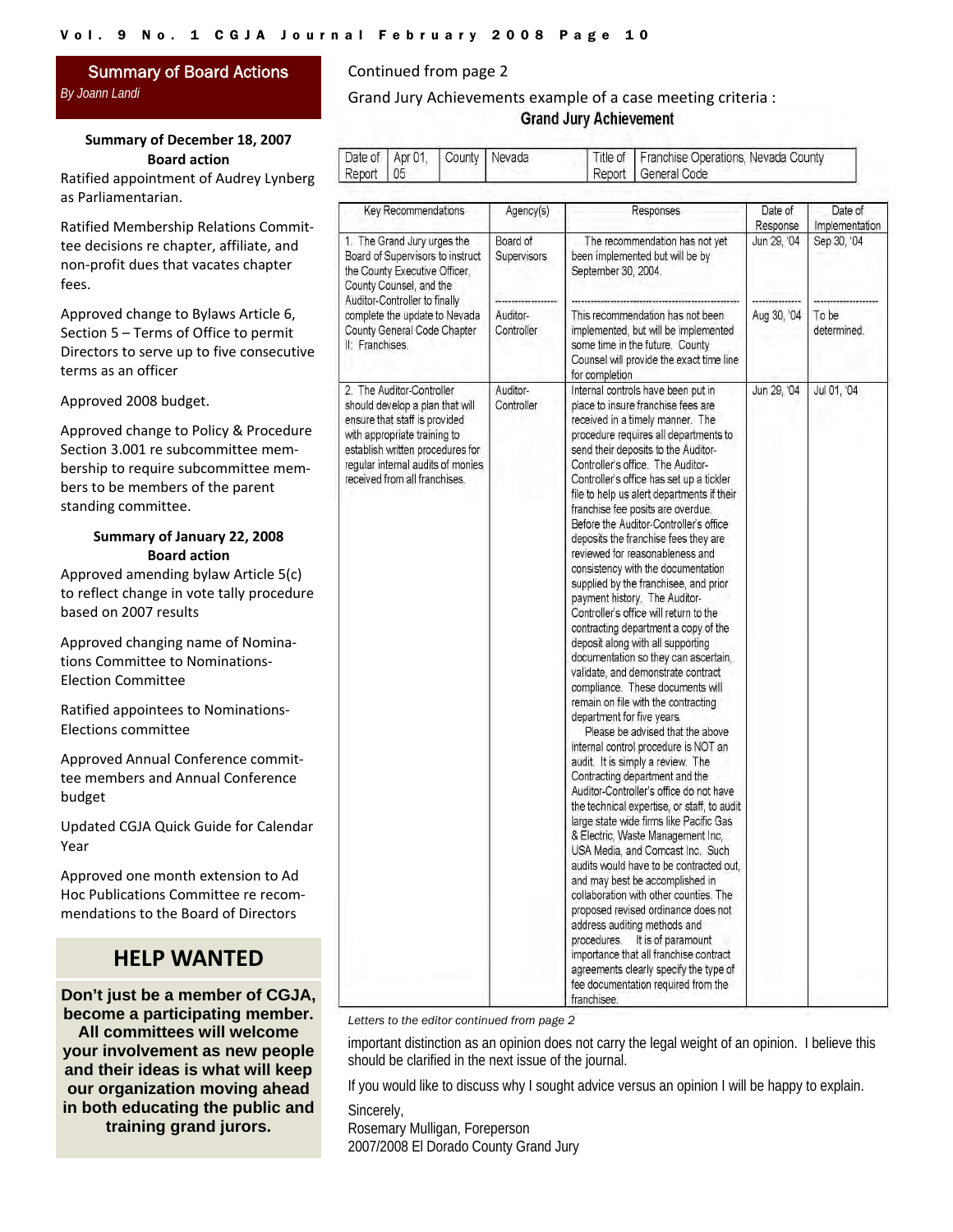# Vol. 9 No. 1 CGJA Journal February 2008 Page 11

CGJA Officers

President **Judi Lazenby** 1961 Main Street #198 Watsonville, CA 95076 831-724-0790 judilazenby@aol.com

Vice President **Kathy Wylie** P.O. Box 309 Mendocino, CA 95460 707-937-4228 kathy@mcn.org

# CGJA Directors **CGJA Chapters**

#### *North*

**Sherry Chesny**, Placer sherry.c@cebridge.net

**Tim Colbie**, Butte tcolbie@vacation.com

**Ray Hoffman**, Nevada nrhoffman@comcast.net

**Diane Masini**, Nevada domasini@sbcglobal.net

> **Ivor Thomas**, Butte ithomas@cgja.org

**Kathy Wylie**, Mendocino kathy@mcn.org

#### *Central*

**Serena Bardell**, San Francisco sbardell@aol.com

**Earl Heal**, Solano healearlniki@earthlink.net

**Karin Hern**, Marin Karin.hern@sbcglobal.net **Joann Landi** San Mateo Joannelandi@aol.com

**Judi Lazenby**, Santa Cruz judilazenby@aol.com

**Katherine McKown**, Marin cdmac1@aol.com

*South*

**Lew Avera Jr.**, Orange lewavera@cox.net

**Dianne Hoffman**, Orange

**Walter D. Hofmann MD**, San Diego wdh438@gmail.com

**Mary Johnston**, Kings

cgjaprguy@roadrunner.com

**Anthony Noce**, Kern anthonyskids@yahoo.com

**John Sitton**, San Benito sitton\_john@yahoo.com

# Standing Committee Chairs

**Finance Committee**  Ivor Thomas 530-872-4127 ithomas@cgja.org

> **Legal Affairs**  Kathy Wylie 707-937-4228 kathy@mcn.org

**Membership & Chapter Relations**  Tim Colbie 530-624-4656 tcolbie@vacation.com

**Operations**  Serena Bardell 415-931-7249 sbardell@aol.com

**Public Relations**  Jerry Lewi 805-492-0122 cgjaprguy@roadrunner.com

> **Training**  Lew Avera Jr. 949-388-8910 lewavera@cox.net

**Secretary Joann Landi** 178 South Palomar Drive Redwood City, CA 94062 650-365-4184 joannelandi@aol.com

Fresno County Chapter **Joan Niboli Gray**, President joanegray@comcast.net Website:fresno.cgja.org

Kern County Chapter **Leone Harrison**, President gjaminis@earthlink.net

Kings County Chapter **Mary Johnston**, President grammiemj@comcast.net

Los Angeles County Chapter **Bill Turner**, President billturner26.2@att.net

Madera County Chapter **Debbie R. Smith**, President drdebbief@aol.com

Marin County Chapter **Betty J. Mattea**, President bjmattea@sonic.net Website: www.mgja.org

Monterey County Chapter **Ray Wuco**, President carmelwuco@redshift.com

Napa County Chapter **Sue Branson**, President suebtax@aol.com

**Treasurer Ivor Thomas** 6078 Maxwell Drive Paradise, CA 95969 530-872-4127 ithomas@cgja.org

Nevada County Chapter **Ray Hoffman**, President nrhoffman@comcast.net

San Benito County Chapter **John Sitton**, President sitton\_john@yahoo.com

San Francisco County **Chapter Jack McNulty**, President jlmn413@hotmail.com

San Luis Obispo County Chapter **Jim Ragan**, President jimragan@charter.net

San Mateo County Chapter **Mike Miller**, President okmiller@pacbell.net Website: www.co.sanmateo.ca.us/ smcagj/

Santa Clara County Chapter **Richard Ruth**, President rruth8592@aol.com

Solano County Chapter **Wanda Kiger‐Tucker**, President kigertucker@juno.com

**Our website is a great informational resource for grand ju‐ ries to use. Our "links" and "local Grand Jury information" hades pages** will take you to websites that can assist in research<br> **pages** will take you to websites that can assist in research<br>
and information<br>
Visit us at www.cgja.org **and information Visit us at www.cgja.org**

Humboldt County Chapter K**eath North**, President **Krn48@aol.com**

cgjamailbox@yahoo.com

grammiemj@comcast.net

**Jerry Lewi**, Ventura